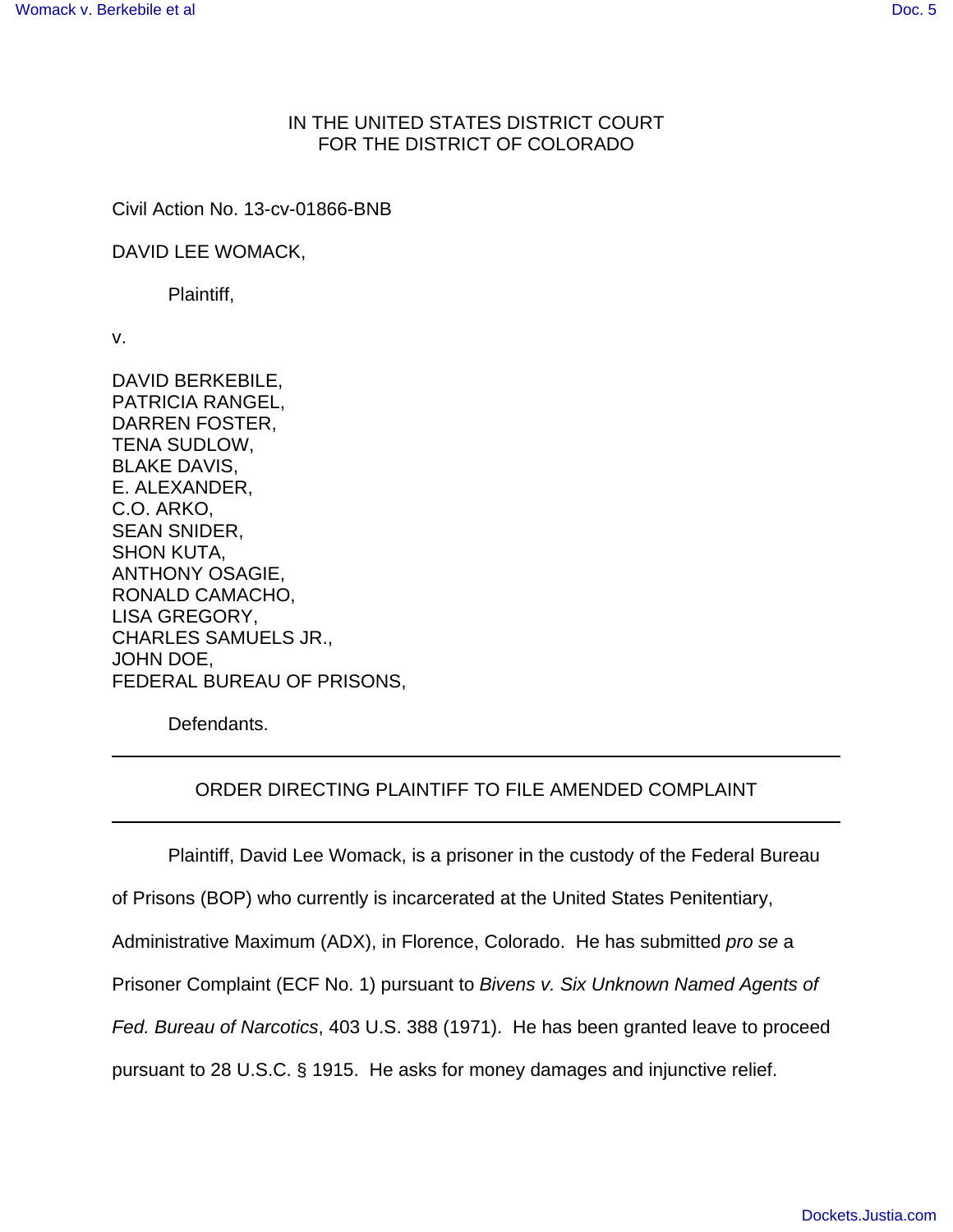The Court must construe liberally the Prisoner Complaint because Mr. Womack is not represented by an attorney. See Haines v. Kerner, 404 U.S. 519, 520-21 (1972); Hall v. Bellmon, 935 F.2d 1106, 1110 (10th Cir. 1991). However, the Court should not be an advocate for a *pro se* litigant. See Hall, 935 F.2d at 1110. For the reasons stated below, Mr. Womack will be ordered to file an amended Prisoner Complaint if he wishes to pursue his claims in this action.

Mr. Womack is suing an improper party. He may not sue the BOP in a *Bivens* action. The United States, as sovereign, is immune from suit unless it expressly consents to be sued. United States v. Testan, 424 U.S. 392, 399 (1976); Bivens, 403 U.S. at 410; Ascot Dinner Theatre, Ltd. v. Small Business Admin., 887 F.2d 1024, 1027 (10th Cir. 1989).

Mr. Womack's complaint is verbose, disorganized, vague, and conclusory. He asserts three claims for relief concerning his transfer to ADX (claim one), lack of medical treatment for a stomach infection (claim two), and retaliation (claim three). In order to state a claim in federal court, Mr. Womack "must explain what each defendant did to him or her; when the defendant did it; how the defendant's action harmed him or her; and, what specific legal right the plaintiff believes the defendant violated." Nasious v. Two Unknown B.I.C.E. Agents, 492 F.3d 1158, 1163 (10th Cir. 2007). The general rule that *pro se* pleadings must be construed liberally has limits and "the court cannot" take on the responsibility of serving as the litigant's attorney in constructing arguments and searching the record." Garrett v. Selby Connor Maddux & Janer, 425 F.3d 836, 840 (10th Cir. 2005).

Personal participation is an essential allegation in a civil rights action. See

2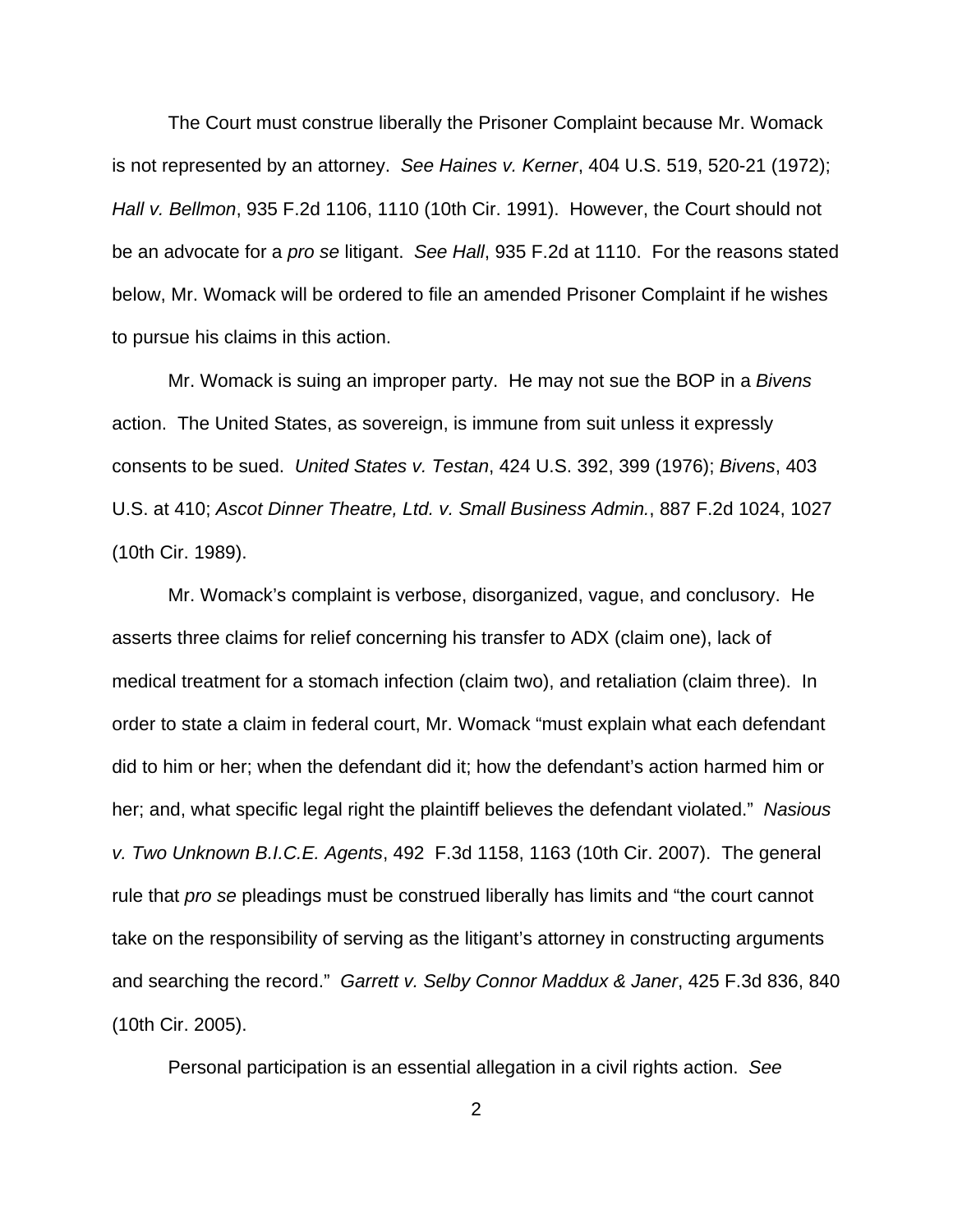Bennett v. Passic, 545 F.2d 1260, 1262-63 (10th Cir. 1976). To establish personal participation, Mr. Womack must show that each defendant caused the deprivation of a federal right. See Kentucky v. Graham, 473 U.S. 159, 166 (1985). There must be an affirmative link between the alleged constitutional violation and each defendant's participation, control or direction, or failure to supervise. See Butler v. City of Norman, 992 F.2d 1053, 1055 (10th Cir. 1993). A supervisory official may not be held liable for the unconstitutional conduct of his or her subordinates on a theory of respondeat superior. See Ashcroft v. Iqbal, 556 U.S. 662, 676 (2009). Furthermore,

> when a plaintiff sues an official under Bivens or § 1983 for conduct "arising from his or her superintendent responsibilities," the plaintiff must plausibly plead and eventually prove not only that the official's subordinates violated the Constitution, but that the official by virtue of his own conduct and state of mind did so as well.

See Dodds v. Richardson, 614 F.3d 1185, 1198 (10th Cir. 2010) (quoting Iqbal, 556 U.S. at 677). Therefore, in order to succeed in a § 1983 suit against a government official for conduct that arises out of his or her supervisory responsibilities, a plaintiff must allege and demonstrate that: "(1) the defendant promulgated, created, implemented or possessed responsibility for the continued operation of a policy that (2) caused the complained of constitutional harm, and (3) acted with the state of mind required to establish the alleged constitutional deprivation." Id. at 1199.

Mr. Womack may use fictitious names, such as "John or Jane Doe," if he does not know the real names of the individuals who allegedly violated his rights. However, if Mr. Womack uses fictitious names he must provide sufficient information about each defendant so that he or she can be identified for purposes of service.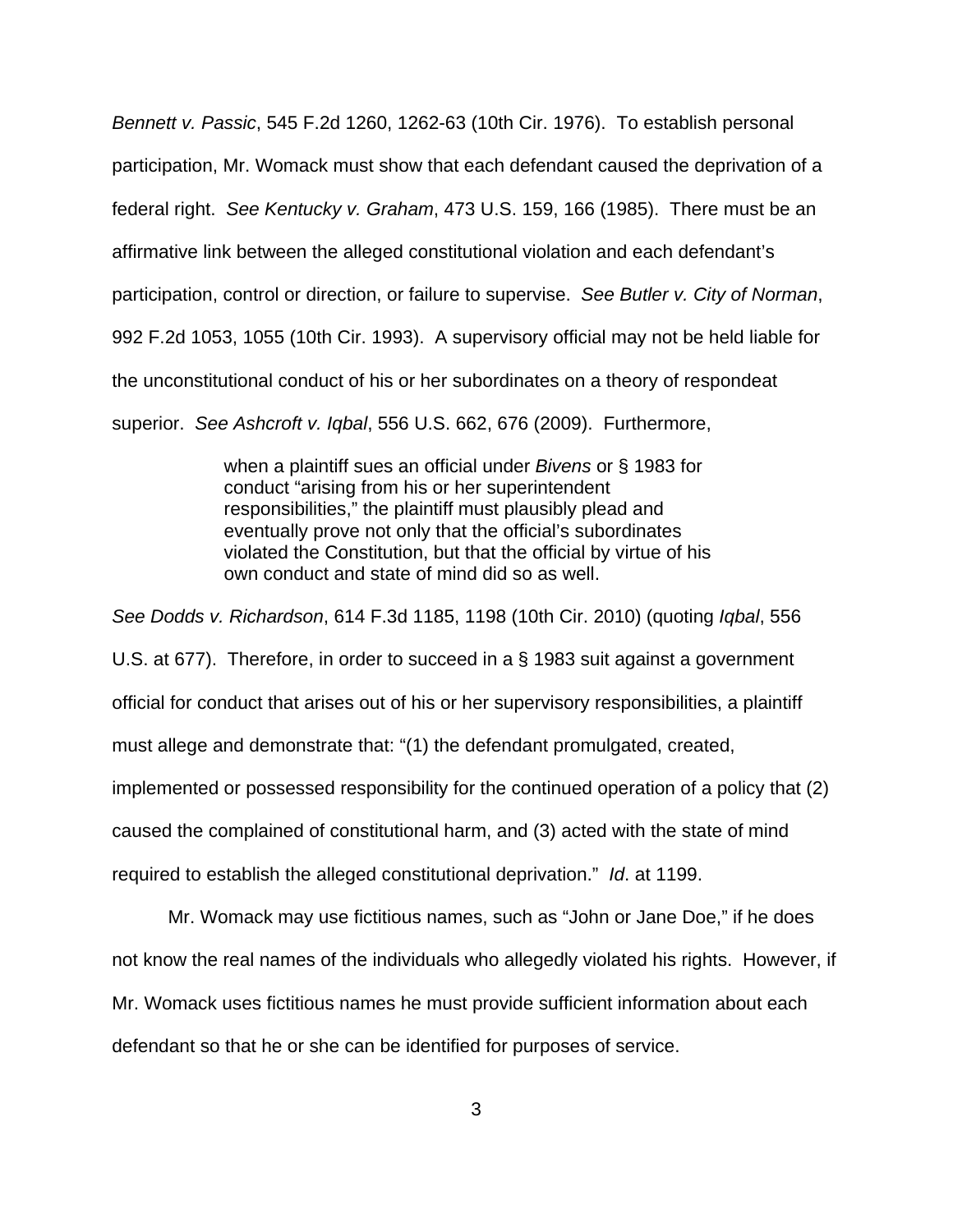The amended Prisoner Complaint Mr. Womack files must comply with the pleading requirements of Rule 8 of the Federal Rules of Civil Procedure. The twin purposes of a complaint are to give the opposing parties fair notice of the basis for the claims against them so that they may respond and to allow the court to conclude that the allegations, if proven, show that the plaintiff is entitled to relief. See Monument Builders of Greater Kansas City, Inc. v. American Cemetery Ass'n of Kansas, 891 F.2d 1473, 1480 (10th Cir. 1989). The requirements of Fed. R. Civ. P. 8 are designed to meet these purposes. See TV Communications Network, Inc. v. ESPN, Inc., 767 F. Supp. 1062, 1069 (D. Colo. 1991), aff'd, 964 F.2d 1022 (10th Cir. 1992). Specifically, Rule 8(a) provides that a complaint "must contain (1) a short and plain statement of the grounds for the court's jurisdiction, . . . (2) a short and plain statement of the claim showing that the pleader is entitled to relief; and (3) a demand for the relief sought." The philosophy of Rule 8(a) is reinforced by Rule 8(d)(1), which provides that "[e]ach allegation must be simple, concise, and direct." Taken together, Rules 8(a) and (d)(1) underscore the emphasis placed on clarity and brevity by the federal pleading rules. Prolix, vague, or unintelligible pleadings violate Rule 8.

Finally, Rule 10.1 of the Local Rules of Practice for this Court requires that all papers filed in cases in this Court be double-spaced and legible. See D.C.COLO.LCivR 10.1E. and G. The handwriting on Mr. Womack's complaint is faint and barely legible. The amended complaint Mr. Womack will be directed to file, whether handwritten or typed, shall be double-spaced and legible, in capital and lower-case letters, in compliance with D.C.COLO.LCivR 10.1E. and G.

A decision to dismiss a complaint pursuant to Rule 8 is within the trial court's

4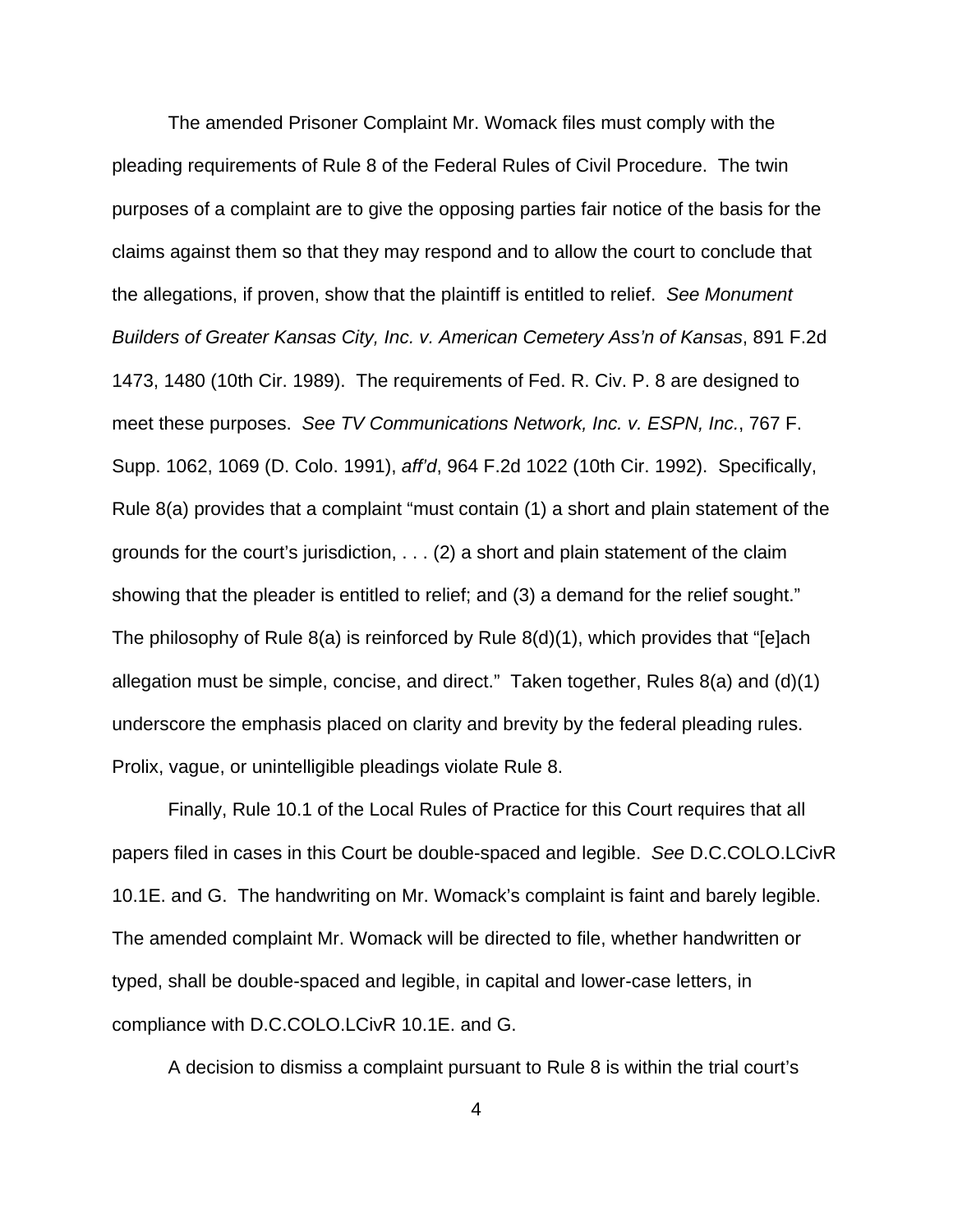sound discretion. See Atkins v. Northwest Airlines, Inc., 967 F.2d 1197, 1203 (8th Cir. 1992); Gillibeau v. City of Richmond, 417 F.2d 426, 431 (9th Cir. 1969). The Court finds that the complaint does not meet the requirements of Fed. R. Civ. P. 8. Mr. Womack will be given an opportunity to cure the deficiencies in his complaint by submitting an amended complaint that states claims clearly and concisely in compliance with Fed. R. Civ. P. 8, and alleges specific facts that demonstrate how each named defendant personally participated in the asserted constitutional violations. Mr. Womack must list each defendant in the section titled "A. Parties," and provide the full address for each named defendant. The Court will not consider any claims raised in separate attachments, amendments, supplements, motions, or other documents not included in the amended complaint.

Accordingly, it is

ORDERED that Plaintiff, David Lee Womack, file, **within thirty (30) days from the date of this order**, an amended Prisoner Complaint that complies with the pleading requirements of Rule 8 of the Federal Rules of Civil Procedure and Rule 10.1 of the Local Rules of Practice for this Court as discussed in this order. It is

FURTHER ORDERED that Mr. Womack shall obtain the Court-approved Prisoner Complaint form (with the assistance of his case manager or the facility's legal assistant), along with the applicable instructions, at www.cod.uscourts.gov, and must use that form in submitting the amended complaint. It is

FURTHER ORDERED that, if Mr. Womack fails to file an amended Prisoner Complaint that complies with this order within the time allowed, the Prisoner Complaint